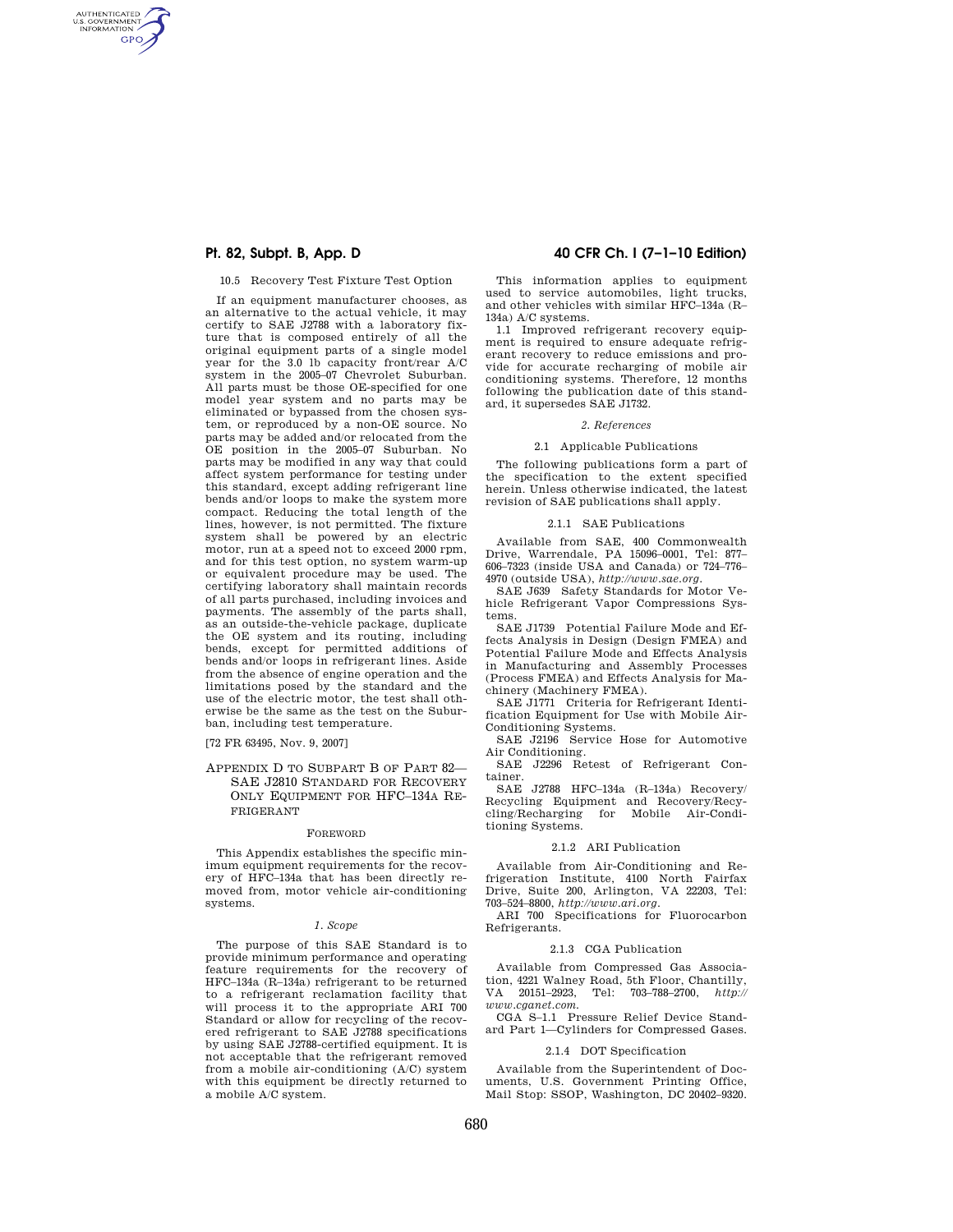# **Environmental Protection Agency Pt. 82, Subpt. B, App. D**

CFR 49, Section 173.304 Shippers—General Requirements for Shipments and Packagings.

# 2.1.5 UL Publication

Available from Underwriters Laboratories Inc., 333 Pfingsten Road, Northbrook, IL 60062–2096, Tel: 847–272–8800, *http:// www.ul.com.* 

UL 1769 Cylinder Valves.

## *3. Specifications and General Description*

3.1 The equipment must be able to recover (extract) HFC–134a (R–134a) refrigerant from a mobile A/C system per the test procedure of sections 7 and 8.

3.2 The equipment shall be suitable for use in an automotive service garage environment as defined in 6.8.

## 3.3 Equipment Certification

The equipment shall be certified by an EPA-listed laboratory to meet this standard. SAE J2810.

#### 3.4 Label Requirements

The equipment shall have a label with bold type, minimum 3 mm high, saying ''Design Certified by (certifying agent, EPA listed laboratory) to meet SAE J2810 for use only with HFC–134a (R–134a). If it is to be re-used in an A/C system, the refrigerant recovered with this equipment must be processed to the appropriate ARI 700 specifications or to specifications by using equipment certified to perform to SAE J2788.''

#### 3.5 SAE J1739

Potential Failure Mode and Effects Analysis in Design (Design FMEA), Potential Failure Mode and Effects Analysis in Manufacturing and Assembly Processes (Process FMEA), and Potential Failure Mode and Effects Analysis for Machinery (Machinery FMEA) shall be applied to the design and development of service equipment.

## *4. Safety Requirements*

4.1 The equipment must comply with applicable federal, state, and local requirements on equipment related to the handling of HFC–134a (R–134a) material. Safety precautions or notices, labels, related to the safe operation of the equipment shall also be prominently displayed on the equipment and should state ''CAUTION—SHOULD BE OP-ERATED ONLY BY CERTIFIED PER-SONNEL.'' The safety identification shall be located on the front near the controls.

4.2 The equipment must comply with applicable safety standards for the electrical and mechanical systems.

## *5. Operating Instructions*

5.1 The equipment manufacturer must provide operating instructions that include information required by SAE J639, necessary maintenance procedures, and source information for replacement parts and repair.

5.1.1 The instruction manual shall include the following information on the lubricant removed. Only new lubricant, as identified by the system manufacturer, should be replaced in the mobile A/C system. Removed lubricant from the system and/or the equipment shall be disposed of in accordance with the applicable federal, state, and local procedures and regulations.

5.2 The equipment must prominently display the manufacturer's name, address, the type of refrigerant it is designed to extract (R–134a), a service telephone number, and any items that require maintenance or replacement that affect the proper operation of the equipment. Operation manuals must cover information for complete maintenance of the equipment to assure proper operation.

5.3 The equipment manufacturer shall provide a warning in the instruction manual regarding the possibility of refrigerant contamination from hydrocarbons, leak sealants and refrigerants other than R–134a in the mobile A/C system being serviced.

5.4 Recovery equipment having refrigerant identification equipment shall meet the requirements of SAE J1771.

5.5 Recovery equipment not having refrigerant identification capability shall have instructions warning the technician that failure to verify that the system contains only R–134a potentially exposes him or her to danger from flammable refrigerants and health hazards from toxic refrigerants. The instructions also shall alert to possible contamination problems to the recovery equipment from sealants and refrigerants other than R– 134a, and to the fact that a refrigerant other than R–134a would require special handling by someone with specific expertise and equipment.

#### *6. Function Description*

6.1 The equipment must be capable of continuous operation in ambient temperatures of 10 °C ( $\bar{50}$  °F) to 49 °C (120 °F). Continuous is defined as completing recovery operation with no more than a brief reset between servicing vehicles, and shall not include time delays for allowing a system to outgas (which shall be part of the recovery period provided by this standard).

6.1.1 The equipment shall demonstrate ability to recovery a minimum of 95.0% of the refrigerant from the test vehicle in 30.0 minutes or less, without prior engine operation (for previous eight hours minimum), external heating or use of any device (such as shields, reflectors, special lights, etc.), which could heat components of the system.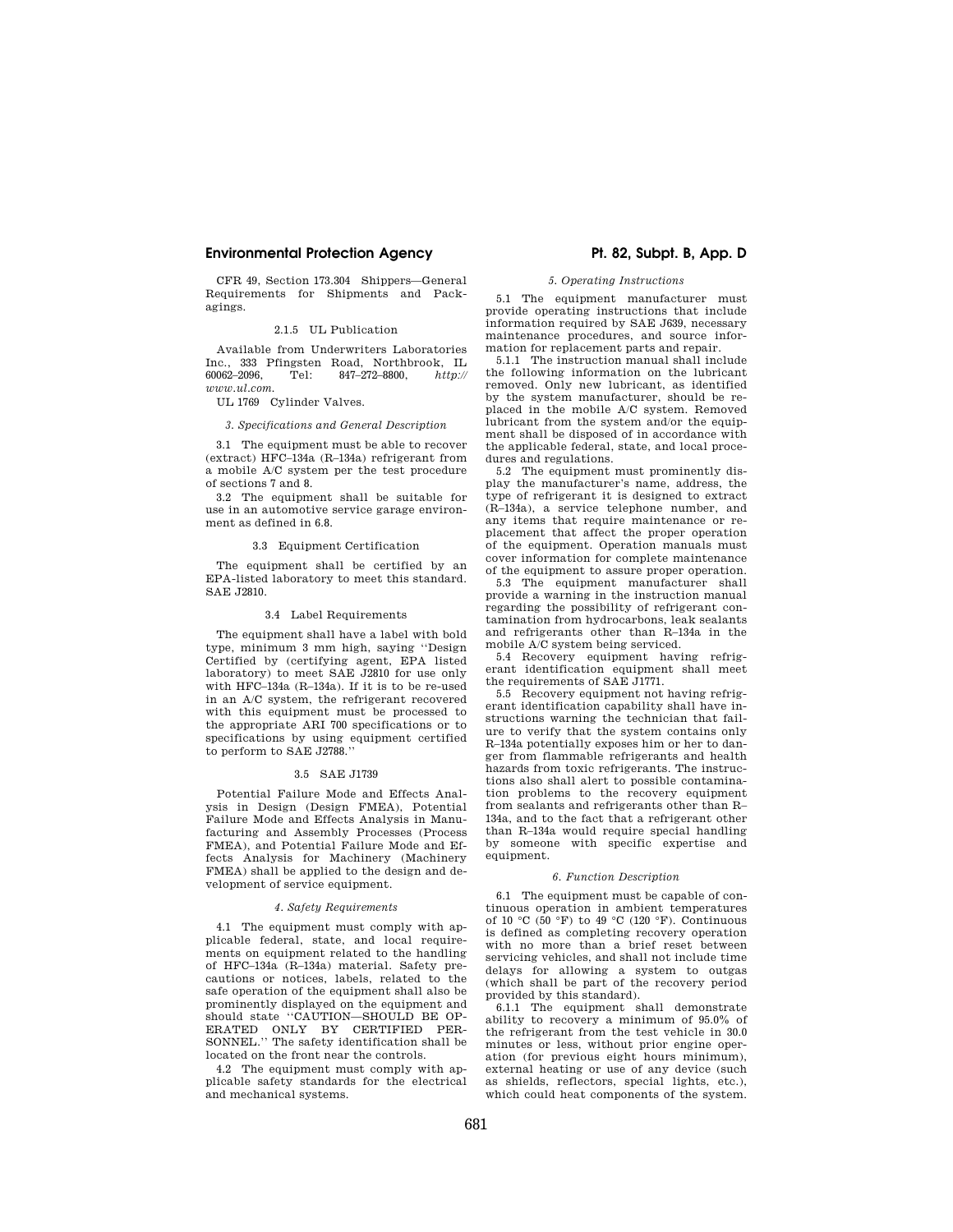The recovery procedure shall be based on a test at 21 °C to 24 °C (70 °F to 75 °F) ambient temperature. The test system for qualifying shall be a 1.4 kg (3.0 lbs) capacity orifice tube/accumulator system in a 2005–07 Chevrolet Suburban with front and rear A/C or the test option described in section 9.

6.1.2 The equipment shall demonstrate ability to recover a minimum of 85% of the refrigerant from the test vehicle or system of 6.1.1. in 30.0 minutes or less, at an ambient temperature of 10 °C to 13 °C (50 °F to 55 °F), subject to the same restrictions regarding engine operation and external heating.

6.1.3 During recovery operation, the equipment shall provide overfill protection so that the liquid fill of the storage container does not exceed 80% of the tank's rated volume at 21 °C (70 °F). This will ensure that the container meets Department of Transportation (DOT) Standard, CFR Title 49, section 173.304 and the American Society of Mechanical Engineers.

6.1.4 Portable refillable tanks or containers used in conjunction with this equipment must be labeled ''HFC–134a (R–134a) and meet applicable Department of Transportation (DOT) or Underwriters Laboratories (UL) Standards, and incorporate fittings per SAE J2197.

6.1.5 The cylinder valves shall comply with the standard for cylinder valves UL 1769.

6.1.6 The pressure relief device shall comply with the Pressure Relief Device Standard Part 1—Cylinders for Compressed Gasses CGA Pamphlet S–1.1.

6.1.7 The tank assembly shall be marked to indicate the first retest date, which shall be five years from the date of manufacture. The marking shall indicate that retest must be performed every subsequent five years. SAE J2296 provides an inspection procedure. The marking shall be in letters at least 6 mm (0.25 in) high. If ASME tanks, as defined in UL–1963, are used, they are exempt from the retest requirements.

6.2 If the marketer permits use of a refillable refrigerant tank, a method must be provided (including any necessary fittings) for transfer to a system that ensures proper handling (recycling or other, environmentallylegal disposal).

Restricting the equipment to use of non-refillable tanks eliminates compliance with this provision.

6.3 Prior to testing under this standard, the equipment must be preconditioned with a minimum of 13.6 kg of the standard contaminated HFC–134a (R–134a) at an ambient of 21 °C before starting the test cycle. Sample amounts are not to exceed 1.13 kg with sample amounts to be repeated every 5 min. The test fixture shown in Figure 1 shall be operated at 21 °C. Contaminated HFC–134a (R–134a) samples shall be processed at ambient temperatures of 10 °C and 49 °C (50 °F to

**Pt. 82, Subpt. B, App. D 40 CFR Ch. I (7–1–10 Edition)** 

120 °F), without the equipment shutting down due to any safety devices employed in this equipment.

6.3.1 Contaminated HFC–134a (R–134a) sample shall be standard contaminated HFC– 134a (R–134a) refrigerant, 13.6 kg sample size, consisting of liquid HFC–134a (R–134a) with 1300 ppm (by weight) moisture at 21  $^{\circ}\textrm{C}$  (70  $^{\circ}\textrm{F})$ and 45 000 ppm (by weight) of oil (polyalkylene glycol oil with 46–160 cst viscosity at 40 °C) and 1000 ppm by weight of noncondensable gases (air).

6.3.2 Portable refillable containers used in conjunction with this equipment must meet applicable DOT Standards. The color of the container must be blue with a yellow top to indicate the container holds used HFC–134a (R–134a) refrigerant. The container must be permanently marked on the outside surface in black print at least 20 mm high, ''CON-TAMINATED HFC–134a (R–134a)—DO NOT USE, MUST BE REPROCESSED.''

# Figure 1—Test Fixture

6.3.3 The portable refillable container shall have a 1/2 in ACME thread.

6.4 Additional Storage Tank Requirements.

6.4.1 The cylinder valve shall comply with UL 1769.

6.4.2 The pressure relief device shall comply with CGA Pamphlet S–1.1.

6.5 All flexible hoses must meet SAE J2196 for service hoses.

6.6 Service hoses must have shutoff devices located at the connection points to the system being serviced to minimize introduction of noncondensable gases into the recovery equipment during connection and the release of the refrigerant during disconnection.

6.7 The equipment must be able to separate the lubricant from recovered refrigerant and accurately indicate the amount removed from the simulated automotive system during processing in 20 mL (0.7 fl oz) units.

 $6.7.1$  The purpose of indicating amount of lubricant removed is to ensure that a proper amount of new lubricant is returned to the mobile A/C system for compressor lubrication, if the system is to be charged with equipment meeting SAE J2788.

6.7.2 Refrigerant dissolved in this lubricant must be accounted for to prevent lubricant overcharge of the mobile A/C system.

6.8 The equipment must be capable of continuous operation in ambient temperatures of 10 °C to 49 °C (50 °F to120 °F) and comply with 6.1 to 6.4 of this standard.

6.9 For test validation, the equipment is to be operated according to the manufacturer's instructions.

7. Test Procedure A at 21 °C to 24 °C (70 °F to 75 °F).

The test vehicle (2005–2007 Chevrolet Suburban with rear A/C system—1.4 kg/ 3.0 lb) or laboratory fixture per section 10.5 of SAE